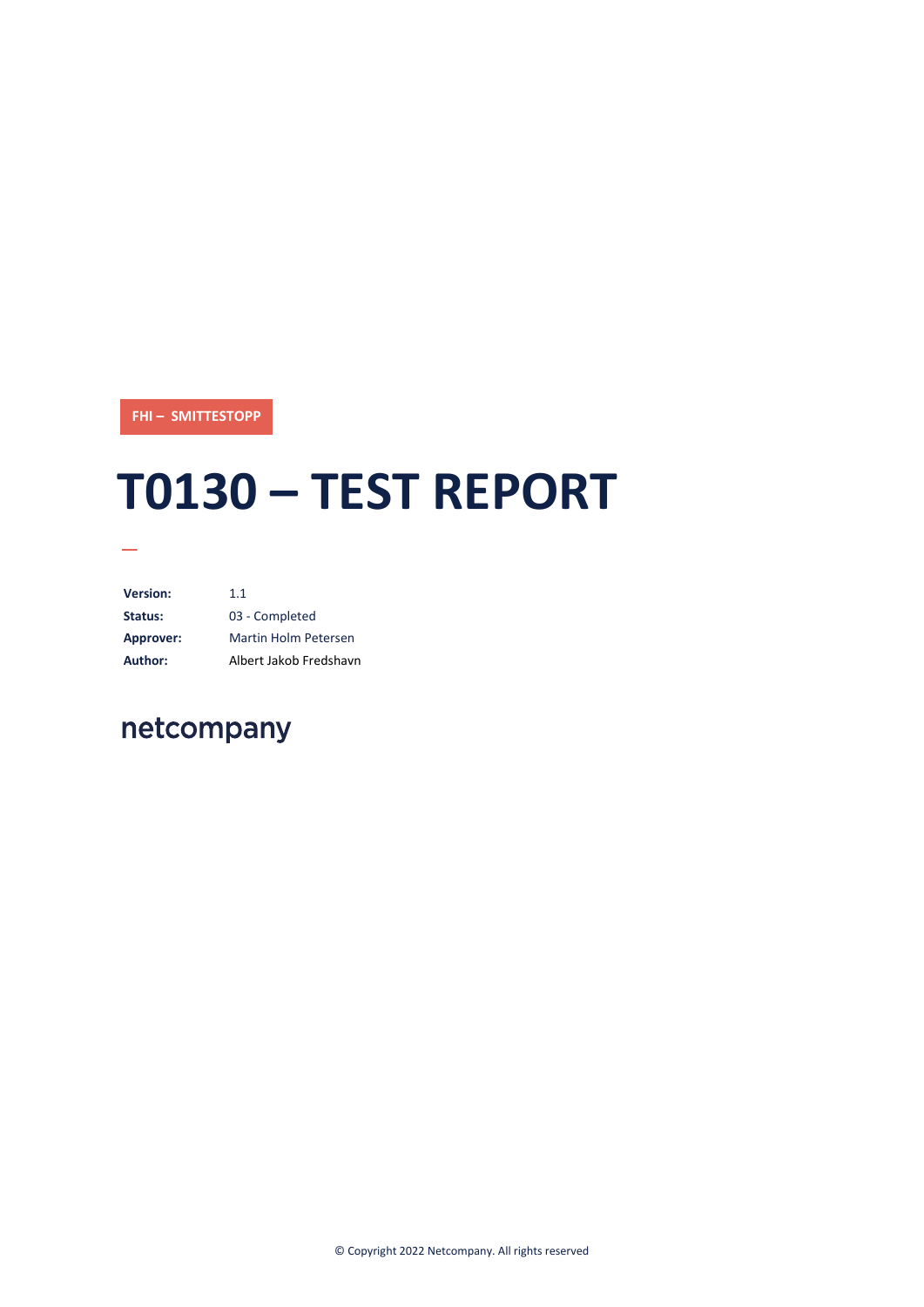#### **Document history**

| <b>Version</b> | Date       | <b>Author</b>             | <b>Status</b>               | <b>Comments</b>                       |
|----------------|------------|---------------------------|-----------------------------|---------------------------------------|
| 0.1            | 17-02-2022 | Albert Jakob Fredshavn    | 02 - Under<br>development   | Test report for Release 3.3 initiated |
| 0.2            | 22-02-2022 | Martin Grønlund Rasmussen | $02 -$ Under<br>development | Feedback on report for 3.4            |
| 0.3            | 25-02-2022 | Albert Jakob Fredshavn    | $02 -$ Under<br>development | Edits based on feedback               |
| 0.4            | 04-03-2022 | Albert Jakob Fredshavn    | $02 -$ Under<br>development | 3.4 report incorporated               |
| 1.0            | 07-03-2022 | Albert Jakob Fredshavn    | 03 - Completed              | Finished report for FHI               |
| 1.1            | 06-05-2022 | Albert Jakob Fredshavn    | 03 - Completed              | Augmented report for external users   |

#### **References**

| Reference | <b>Title</b> | Author |
|-----------|--------------|--------|
|           |              |        |

# **Table of contents**

| $\mathbf{1}$             |       |  |
|--------------------------|-------|--|
|                          | 1.1   |  |
|                          | 1.1.1 |  |
|                          | 112   |  |
|                          | 113   |  |
| $\overline{\phantom{a}}$ |       |  |
|                          | 2.1   |  |
|                          | 2.2   |  |
|                          | 2.3   |  |
|                          | 2.4   |  |
| $\overline{\mathbf{3}}$  |       |  |
|                          | 3.1   |  |
|                          | 3.2   |  |
| Δ                        |       |  |
| 5                        |       |  |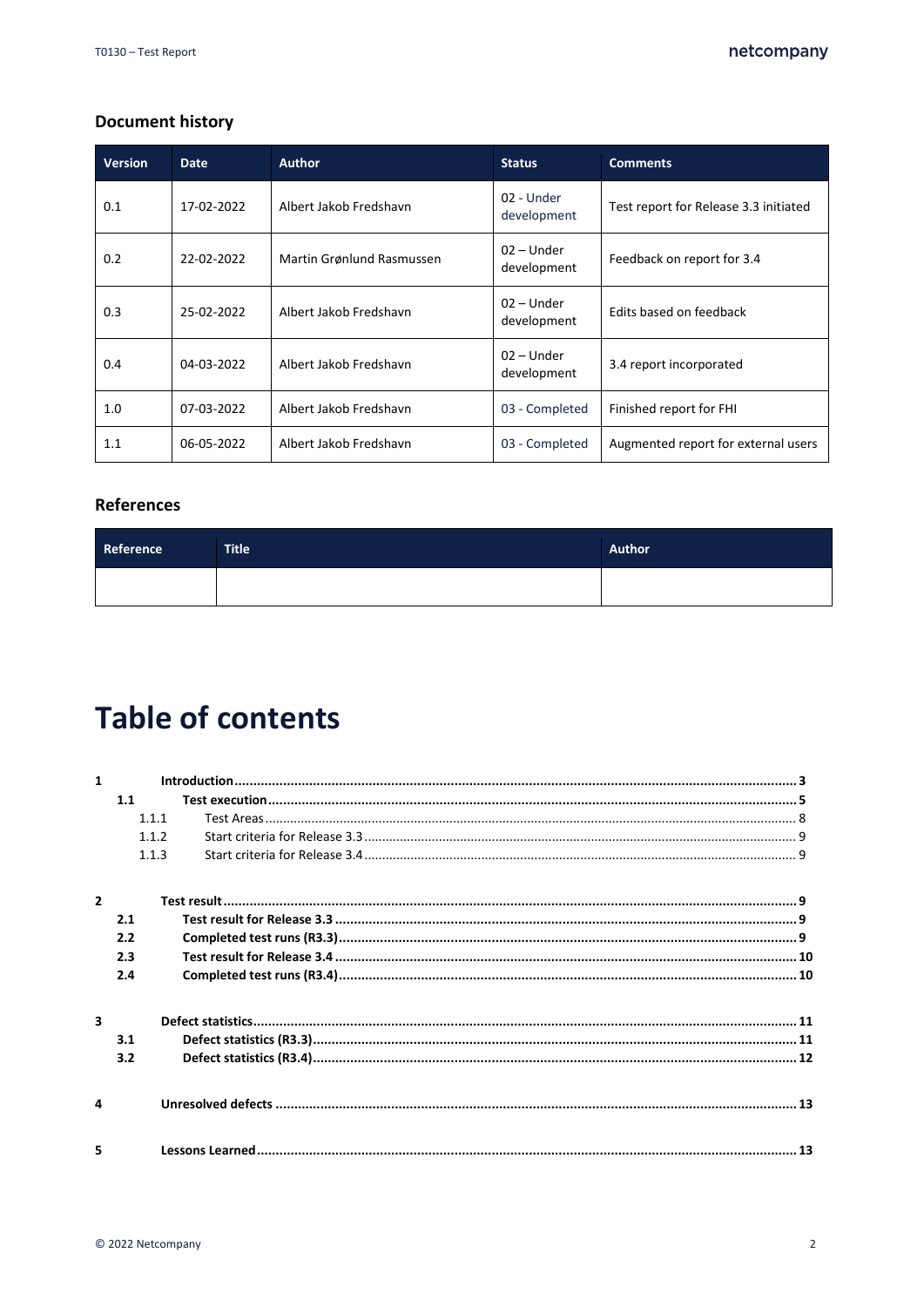# <span id="page-2-0"></span>**1 Introduction**

This test report documents the results of the testing done for the release 3.3 and 3.4 of the Smittestopp application.

The test scope for Release 3.3 covered changes that are required to add new functionality to the Smittestopp to allow reporting infecting and sharing of Temporary Exposure Keys based on the result of conducted COVID-19 self-test. The test was executed from the 7<sup>th</sup> until the 11<sup>th</sup> of February and covers the test cases and test suite shown in [Figure 1.](#page-2-1)



Figure 1 Overall test view of Release 3.3

<span id="page-2-1"></span>Furthermore, the acceptance criteria for Release 3.3 are shown i[n Table 1.](#page-3-0)

| ID             | <b>Title</b>                                                                                                                                  |
|----------------|-----------------------------------------------------------------------------------------------------------------------------------------------|
| 1              | User is able to report themselves infected by selftest                                                                                        |
| $\overline{2}$ | The user is given the choise to report testresults based on PCR test or to register a selftest on a new page                                  |
| 2.1            | The user must log-in via ID porten and is given options to choose symptoms date                                                               |
| 2.1.1          | The use must consent on a separate page before they sign in with ID porten, in order to register selftest results                             |
| 2.1.1.1        | If the user decides not to put in a date, despite selecting the date option, the date of reporting with be set as the<br>symptom date         |
| 2.2            | The self-test reporting will not contain a lookup in MSIS                                                                                     |
| 2.3            | User will not see a consent page for niether MSIS nor EU, nor a countries selection page when reporting using self-<br>test                   |
| 2.4            | The self-test reporting will not contain a step for sending the keys to European Federation Gateway Server                                    |
| 3              | User is able to switch to registering themselves infected using a self-test after previously selecting to register tested<br>at test facility |
| 3.1            | Selecting "OK" on the "Test result not found page" aborts the flow and returns the user to the home page                                      |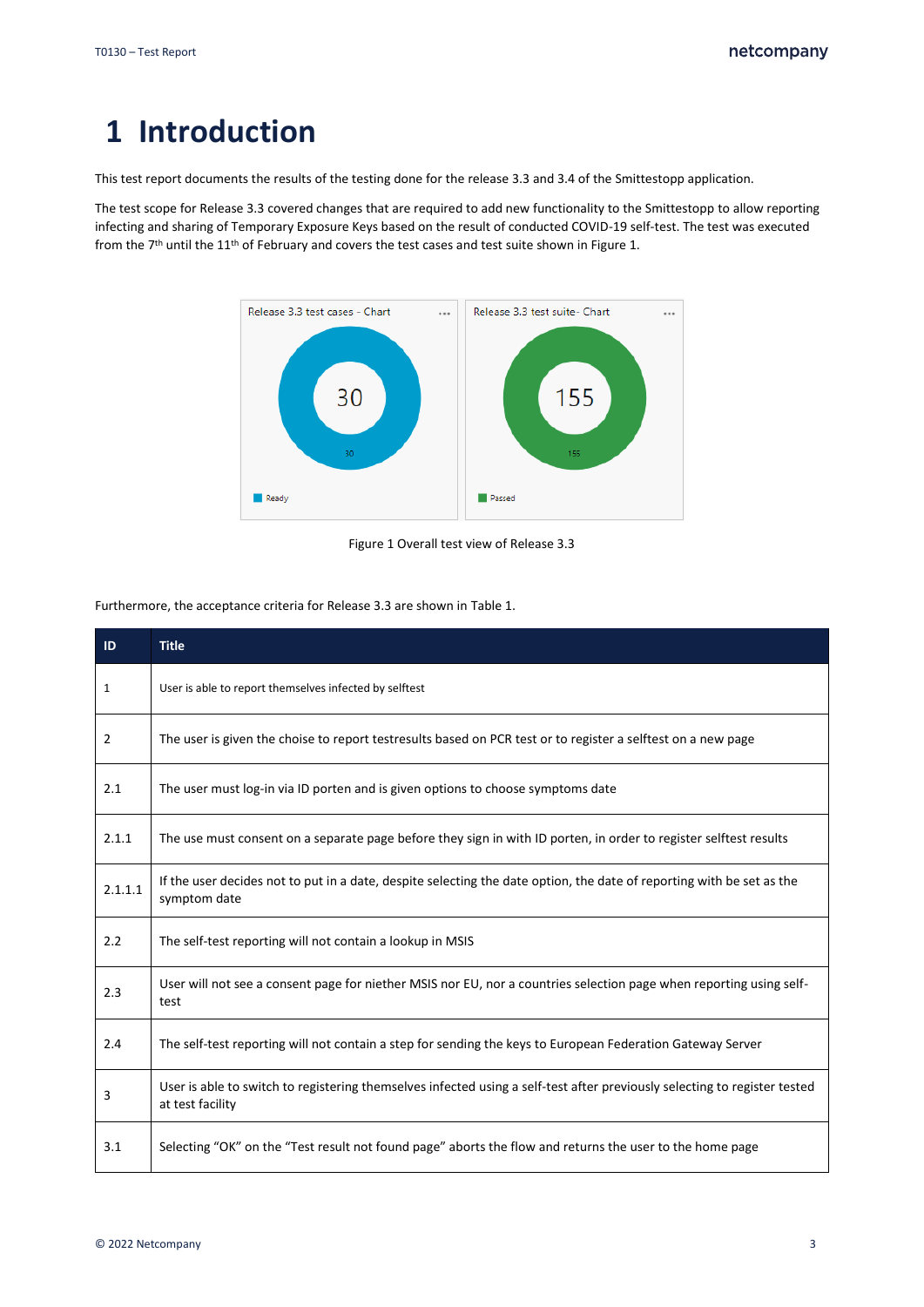| 4     | User must be older than 16 to report themselves infected by any means                                                                                                                                                                                                                                 |
|-------|-------------------------------------------------------------------------------------------------------------------------------------------------------------------------------------------------------------------------------------------------------------------------------------------------------|
| 4.1   | If the user is under 16, an error is shown after log-in with ID porten [Update: the user will be shown to the "Du er<br>ikke gammel nok til å varsle om smitte i Smittestopp" page after log in]                                                                                                      |
| 4.1.1 | If the user gets this screen after lookup in MSIS, then the user will see the "Test result not found" screen where the<br>button to continue to self test will not be shown [Update: the user will be shown to the "Du er ikke gammel nok til å<br>varsle om smitte i Smittestopp" page after log in] |
| 4.1.2 | If the user gets this screen after choosing self-test option, the user will see a new screen informing that you cannot<br>register infected when younger than 16yo [Update: the user will be shown to the "Du er ikke gammel nok til å varsle<br>om smitte i Smittestopp" page after log in]          |
| 5     | User should not be able to register infected neither with self test nor with MSIS lookup if the user has already<br>registered infected in the previous X days.                                                                                                                                       |

Table 1 Acceptance Criteria for Release 3.3

<span id="page-3-0"></span>The test scope for Release 3.4 covered changes that needs to be implemented in Smittestopp (mobile app and backend) to allow FHI to quickly deliver some important information to the users of Smittestopp regarding recommendations about use of Smittestopp from health authorities. The test was executed from the 24<sup>th</sup> of February until the 2<sup>nd</sup> of March and covers the test cases and test suite shown i[n Figure 2.](#page-3-1)



Figure 2 Overall test view of Release 3.4

<span id="page-3-1"></span>Furthermore, the acceptance criteria for Release 3.3 are shown i[n Table 2.](#page-4-1)

| ID | <b>Title</b>                                                                                                                                                                                                                                                                                                           |
|----|------------------------------------------------------------------------------------------------------------------------------------------------------------------------------------------------------------------------------------------------------------------------------------------------------------------------|
| 1  | The design looks according to the Figma and follows all accessibility requirements (VoiceOver, large texts, horisontal<br>orientation)                                                                                                                                                                                 |
| 2  | The banner should be clickable if needed (this is controlled from the backend). If the banner is clickable, when clicking it<br>the new external page will be opened in the in-app browser. The URL for that page is set by FHI and they have full<br>control over maintaining and publishing information on that page |
| 3  | The text in the banner is localized according to the language set in the app                                                                                                                                                                                                                                           |
| 4  | The text in the banner is received from backend and therefore reflects what it is set to in the backend                                                                                                                                                                                                                |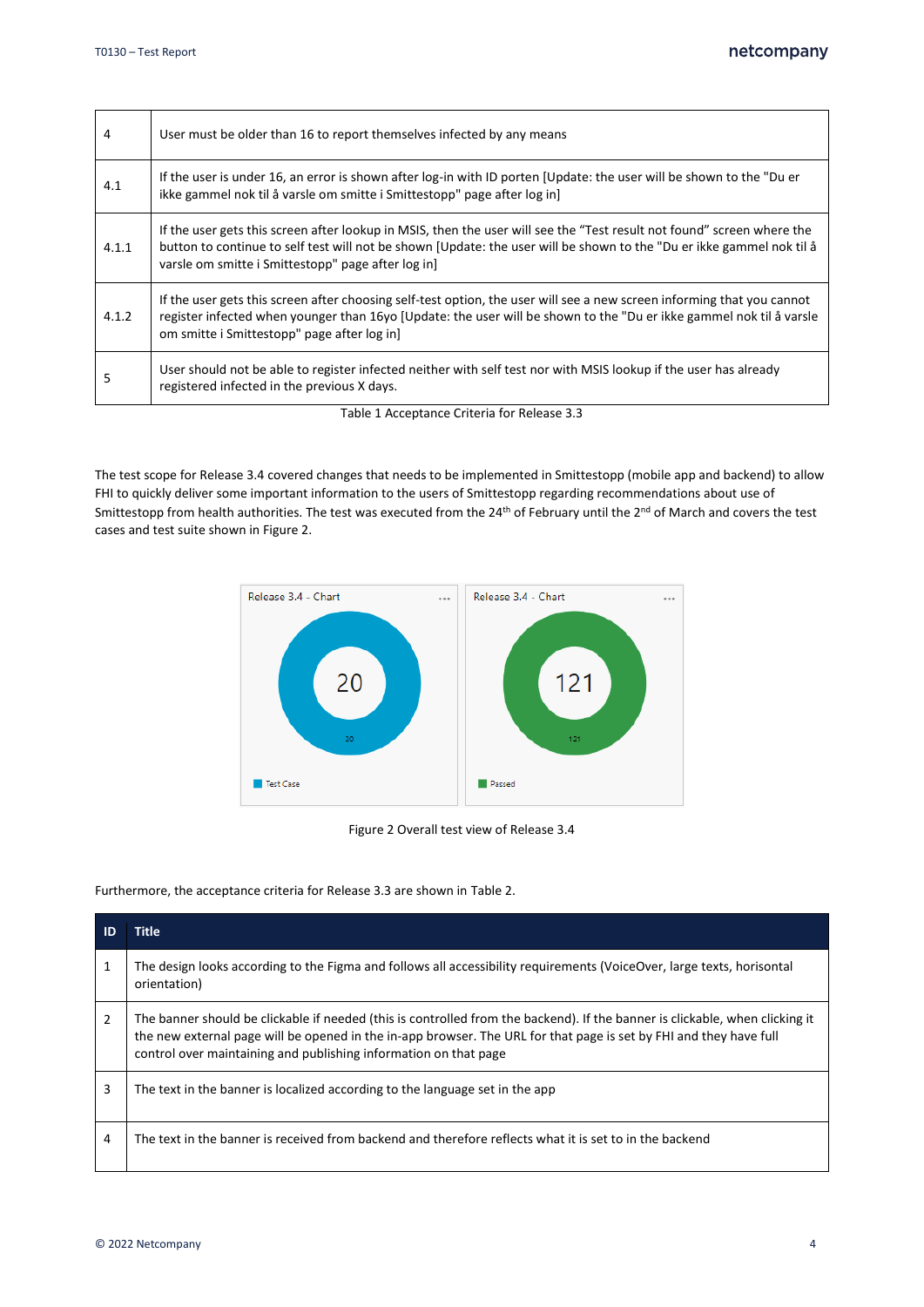| 5  | The color of the banner's background is received from backend and therefore reflects what it is set to in the backend                                                                          |
|----|------------------------------------------------------------------------------------------------------------------------------------------------------------------------------------------------|
| 6  | The banner should only appear if the important information has been received from the backend                                                                                                  |
| 7  | The request to get the banner will be sent no more often than 5 minutes. If the app is force closed and opened, the<br>request will be sent again ignoring 5 minutes interval                  |
| 8  | Given that the messages in different language is provided by FHI to NC, the JSON file with the messages can by quickly<br>(within 24h) on the server. The file should contain all translations |
| 9  | Once the JSON file is deployed it is available on /importantinfo endpoint                                                                                                                      |
| 10 | If the file is not present or remove, the endpoint will return 204 No Content                                                                                                                  |
| 11 | The banner link should show the user to the Norwegian FHI site for users using Bokmål and Nynorsk. Every other<br>language should be shown to the English site                                 |
|    | Table 2 Acceptance Criteria for Release 3.4                                                                                                                                                    |

<span id="page-4-1"></span>The following people have been involved in the test:

Albert Jakob Fredshavn, Netcompany, Test Manager

Jakob Plesner Steenstrup, Netcompany, Test Specialist

Julie Højris Petersen, Netcompany, Consultant

Christine Lunde, FHI, FHI Test lead

### <span id="page-4-0"></span>**1.1 Test execution**

For the 3.3 release of the Smittestopp application, 30 test cases were designed to cover all the identified test scenarios. The test cases were written to cover all the new features. 4 test cases from previous versions of the app were selected for rerun to test for regressions in old functionality. An overview of the different type of test cases can be seen in [Table 3.](#page-6-0)

| ID    | <b>Type</b>                    | <b>Title</b>                                                                                                                                                                | <b>Status</b> |
|-------|--------------------------------|-----------------------------------------------------------------------------------------------------------------------------------------------------------------------------|---------------|
| 65450 | <b>Functional Test</b><br>case | User is able to report themselves infected by selftest                                                                                                                      | Ready         |
| 65458 | <b>Functional Test</b><br>case | User should not be able to log-in with ID porten more than three times within 12 hours                                                                                      | Ready         |
| 65461 | <b>Functional Test</b><br>case | If the user is under 16, an error is shown after log-in with ID porten                                                                                                      | Ready         |
| 65462 | <b>Functional Test</b><br>case | If the user gets this screen after lookup in MSIS, then the user will see the "Test result not found"<br>screen where the button to continue to self test will not be shown | Ready         |
| 65463 | <b>Functional Test</b><br>case | If the user gets this screen after choosing self-test option, the user will see a new screen informing<br>that you cannot register infected when younger than 16yo          | Ready         |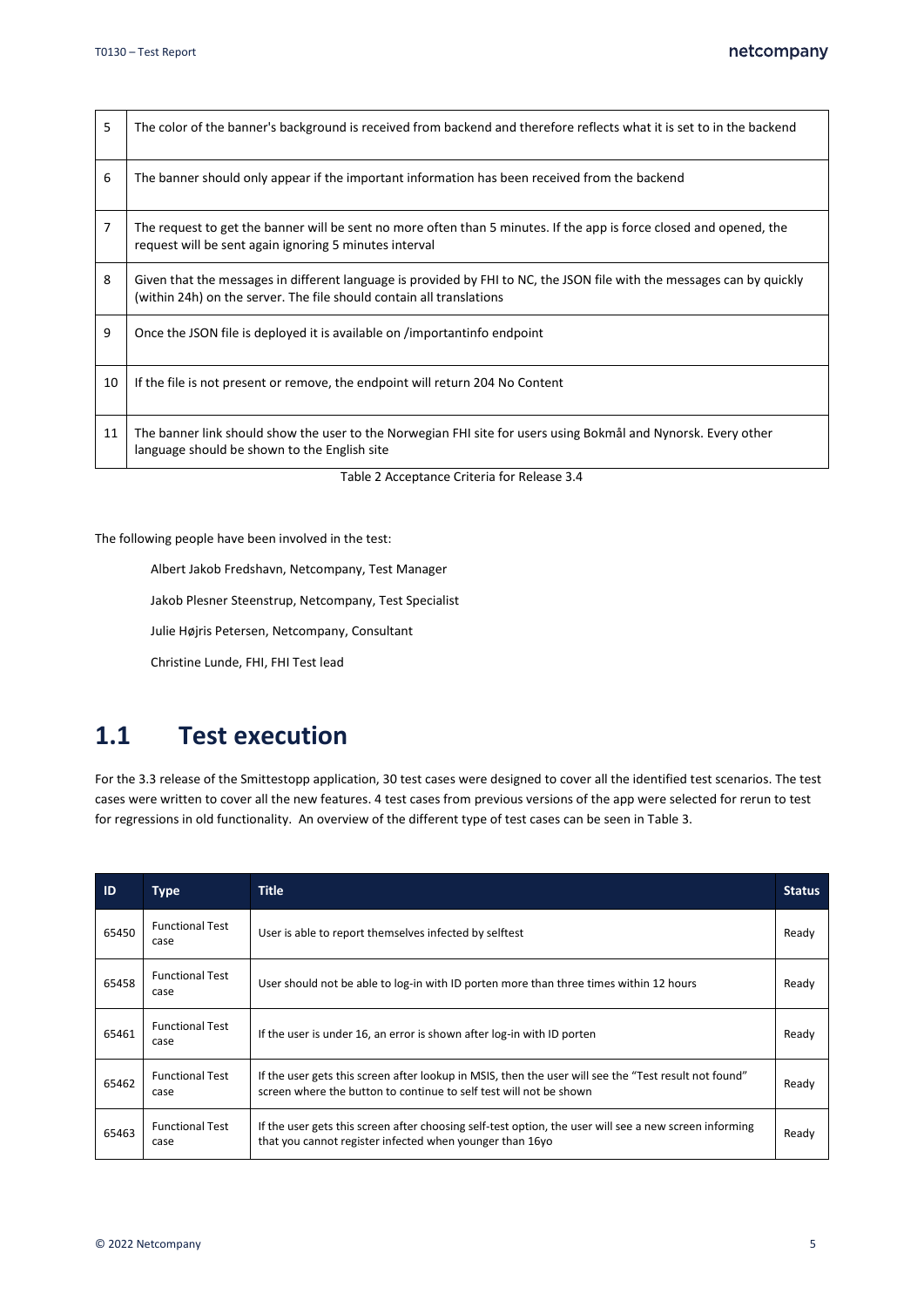#### netcompany

| 65464 | <b>Functional Test</b><br>case    | User is able to switch to registering th emselves infected using a self-test after previously selecting<br>to register tested at test facility | Ready |
|-------|-----------------------------------|------------------------------------------------------------------------------------------------------------------------------------------------|-------|
| 65465 | <b>Functional Test</b><br>case    | Selecting "OK" on the "Test result not found page" aborts the flow and returns the user to the home<br>page                                    | Ready |
| 65467 | <b>Functional Test</b><br>case    | The user must log-in via ID porten and is given options to choose symptoms date                                                                | Ready |
| 65468 | <b>Functional Test</b><br>case    | If the user decides not to put in a date, despite selecting the date option, the date of reporting with<br>be set as the symptom date          | Ready |
| 65469 | <b>Functional Test</b><br>case    | The self-test reporting will not contain a lookup in MSIS                                                                                      | Ready |
| 65470 | <b>Functional Test</b><br>case    | User will not see a consent page, nor a countries selection page when reporting using self-test                                                | Ready |
| 65471 | <b>Functional Test</b><br>case    | The self-test reporting will not contain a step for sending the keys to European Federation Gateway<br>Server                                  | Ready |
| 65501 | <b>Functional Test</b><br>case    | User should not be able to register infected with MSIS lookup if the user has already registered<br>infected in the previous 60 days           | Ready |
| 65844 | <b>Functional Test</b><br>case    | User should not be able to log-in with ID porten more than three times within 12 hours                                                         | Ready |
| 65693 | UI Test case                      | "Velg ett alternativ for å fortsette" page                                                                                                     | Ready |
| 65694 | UI Test case                      | "Del at du er testet positiv" page                                                                                                             | Ready |
| 65695 | UI Test case                      | "For å kunne varsle" page                                                                                                                      | Ready |
| 65696 | UI Test case                      | "Tak, fordi du nu har delt, at du er testet positiv i smittestopp"                                                                             | Ready |
| 65697 | UI Test case                      | "Testresultatet ditt ble ikke funnet" - confirming a positive result                                                                           | Ready |
| 65722 | UI Test case                      | "Du er ikke gammel nok til å varsle om smitte i Smittestopp" page                                                                              | Ready |
| 65752 | UI Test case                      | Teststasjon flow                                                                                                                               | Ready |
| 65861 | UI Test case                      | Horizontalt flows                                                                                                                              | Ready |
| 65549 | <b>Accessibility Test</b><br>case | Accessibility on page "Har du testet positivt"                                                                                                 | Ready |
| 65550 | <b>Accessibility Test</b><br>case | Accessibility: "Jeg fikk positivt testresultat på test utført på teststasjon" flow                                                             | Ready |
| 65551 | <b>Accessibility Test</b><br>case | Accessibility "Jeg fik positivt resultat på selvtest" flow                                                                                     | Ready |
| 65553 | <b>Accessibility Test</b><br>case | Accessibility - Textsize "Har du testet positivt" page                                                                                         | Ready |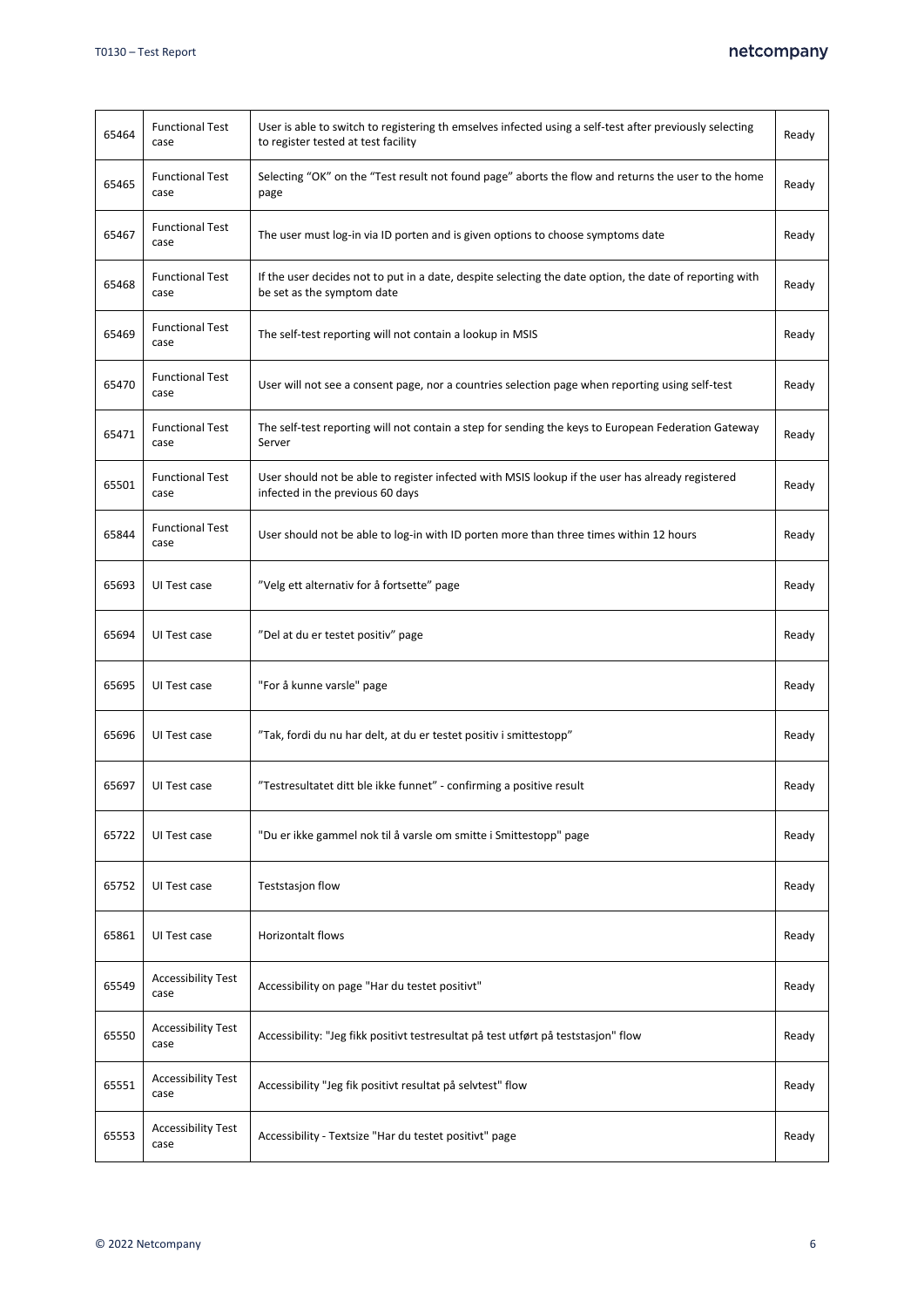| 65754 | <b>Regression Test</b><br>case | New user                         | Ready |
|-------|--------------------------------|----------------------------------|-------|
| 65755 | <b>Regression Test</b><br>case | Messages and Entry-consent2 page | Ready |
| 65756 | <b>Regression Test</b><br>case | Main flow: Push and pull keys    | Ready |
| 66038 | <b>Regression Test</b><br>case | Meny options                     | Ready |

Table 3 Test case overview, Release 3.3

<span id="page-6-0"></span>For the 3.4 release of the Smittestopp application, 20 test cases were designed to cover all the identified test scenarios. The test cases were written to cover all the new features. 2 test cases from previous versions of the app were selected for rerun to test for regressions in old functionality.

An overview of the different type of test cases can be seen i[n Table 4.](#page-7-1)

| ID    | <b>Type</b>                 | <b>Title</b>                                                                                                          | <b>Status</b> |
|-------|-----------------------------|-----------------------------------------------------------------------------------------------------------------------|---------------|
| 66180 | <b>Functional Test case</b> | When the user access the main page, the banner message will be visible when the app is set to<br>inactive             | Ready         |
| 66182 | <b>Functional Test case</b> | When the user access the main page, the banner message will be visible when the app is set to<br>active               | Ready         |
| 66184 | <b>Functional Test case</b> | It is possible to access a link in the banner to a web page, for further and more detailed<br>information.            | Ready         |
| 66188 | <b>Functional Test case</b> | The link in a banner message is still accessible in the app despite the user having no internet<br>access             | Ready         |
| 66195 | <b>Functional Test case</b> | The banner is displayed in the app within 24h delivery of important information to the users                          | Ready         |
| 66196 | <b>Functional Test case</b> | Creating and delivering messages in the app does not require a redeploy of the app and backend                        | Ready         |
| 66197 | <b>Functional Test case</b> | The banner should only appear if the important information has been received from the backend                         | Ready         |
| 66295 | <b>Functional Test case</b> | Func test. Removal of messages                                                                                        | Ready         |
| 66296 | <b>Functional Test case</b> | Func. Test New message, one after the other                                                                           | Ready         |
| 66199 | UI Test case                | A yellow banner is displayed in the top of the main page, with the important information written<br>in 2-3 sentences. | Ready         |
| 66200 | UI Test case                | The message can contain letters, numbers, and symbols                                                                 | Ready         |
| 66201 | UI Test case                | The max size of a message is [X] characters                                                                           | Ready         |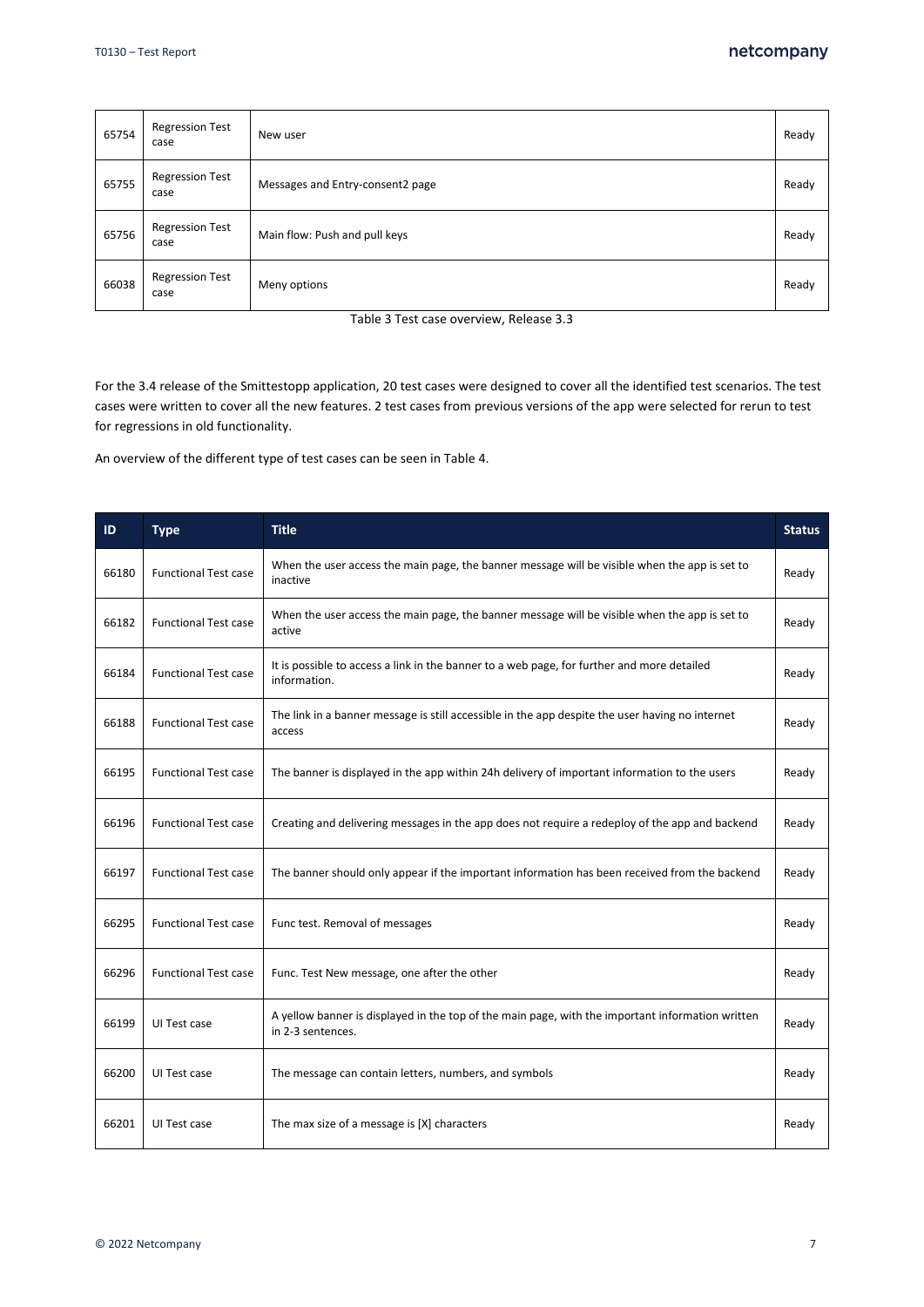| 66225 | UI Test case                      | The banner message supports different languages                         | Ready |
|-------|-----------------------------------|-------------------------------------------------------------------------|-------|
| 66268 | UI Test case                      | The banner message links supports different language settings           | Ready |
| 66335 | UI Test case                      | When no banner message is shown, front page should not show banner      | Ready |
| 66202 | <b>Accessibility Test</b><br>case | The message banner can be read out loud using Talkback                  | Ready |
| 66203 | <b>Accessibility Test</b><br>case | The message banner supports Large Text                                  | Ready |
| 66294 | <b>Accessibility Test</b><br>case | The message banner supports horizontal view                             | Ready |
| 66333 | <b>Regression Test</b><br>case    | Regression test: User is able to report themselves infected by selftest | Ready |
| 66334 | <b>Regression Test</b><br>case    | [Smoke test] - Messages and Entry-consent2 page                         | Ready |

Table 4 Test case overview, Release 3.4

#### <span id="page-7-1"></span><span id="page-7-0"></span>**1.1.1 Test Areas**

The test cases have been divided into 4 different categories, depending on which area/functionality they cover as follows:

- Functional Test Cases
- Accessibility Test Cases
- UI Test
- Regression Test

The test devices used for testing Release 3.3 and Release 3.4 are shown i[n Table 5.](#page-8-5)

| <b>Operating System</b> | <b>Device</b>       |
|-------------------------|---------------------|
| iOS 15.2                | iPhone 11 Pro Max   |
| iOS 14.2                | iPhone 7            |
| iOS 12.5                | iPhone 5s           |
| <b>Android 12</b>       | Samsung Galaxy S21  |
| <b>Android 11</b>       | OnePlus Nord N100   |
| Android 10              | Samsung Galaxy A20e |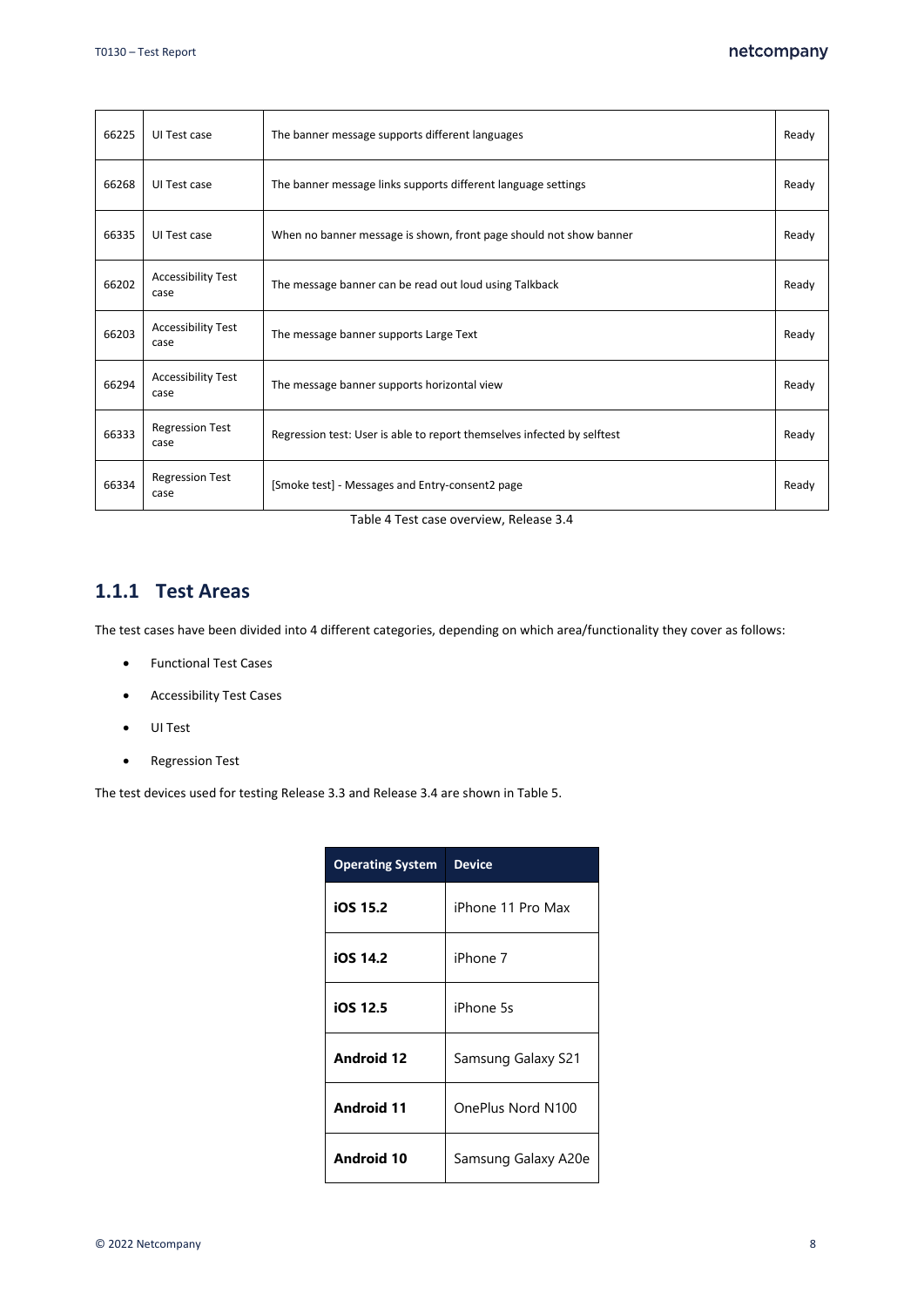| <b>Android 7</b> | <b>HTC ONE M9</b> |
|------------------|-------------------|
|                  |                   |

Table 5 Device list for test of Release 3.3 and 3.4

#### <span id="page-8-5"></span><span id="page-8-0"></span>**1.1.2 Start criteria for Release 3.3**

All start criteria were met the 7<sup>th</sup> of February.

- Test data was identified and created with FHI.
- A test plan was created by Netcompany and approved by FHI.
	- $\circ$  Netcompany Test Sprint ran from 7<sup>th</sup> to the 11<sup>th</sup> of February
- All new functionalities were deployed, and integrations were working.

The tests were executed over the following 7 days after the criteria were met.

#### <span id="page-8-1"></span>**1.1.3 Start criteria for Release 3.4**

All start criteria were met the 24<sup>th</sup> of February.

- was created by Netcompany and approved by FHI.
	- o Netcompany Test Sprint ran from 24<sup>th</sup> of February to the 2<sup>nd</sup> of March
- All new functionalities were deployed, and integrations were working.
- Previous functionalities from Release 3.3 were tested with no functional bugs still open.

The tests were executed over the following 7 days after the criteria were met.

# <span id="page-8-2"></span>**2 Test result**

The following chapters describe the test results for Release 3.3 and 3.4.

### <span id="page-8-3"></span>**2.1 Test result for Release 3.3**

All test cases were executed with success. Only 3 minor defects – 1 accessibility- and 2 cosmetic UI defects – remained open after the test execution phase. All 3 defects have subsequently been closed after dialogue with FHI. The nature of each unresolved defect is further elaborated on in Sectio[n 4](#page-12-0) and have been prioritized for future releases. In conclusion, all exit criteria are met, and the conclusion is that the test has passed.

### <span id="page-8-4"></span>**2.2 Completed test runs (R3.3)**

In total, **153** test runs were executed, and all of them were completed with status **Passed**

- **153** were completed with status **Passed**
- **0** of the test runs were completed with status of **Not applicable**, **Failed** or **Blocked**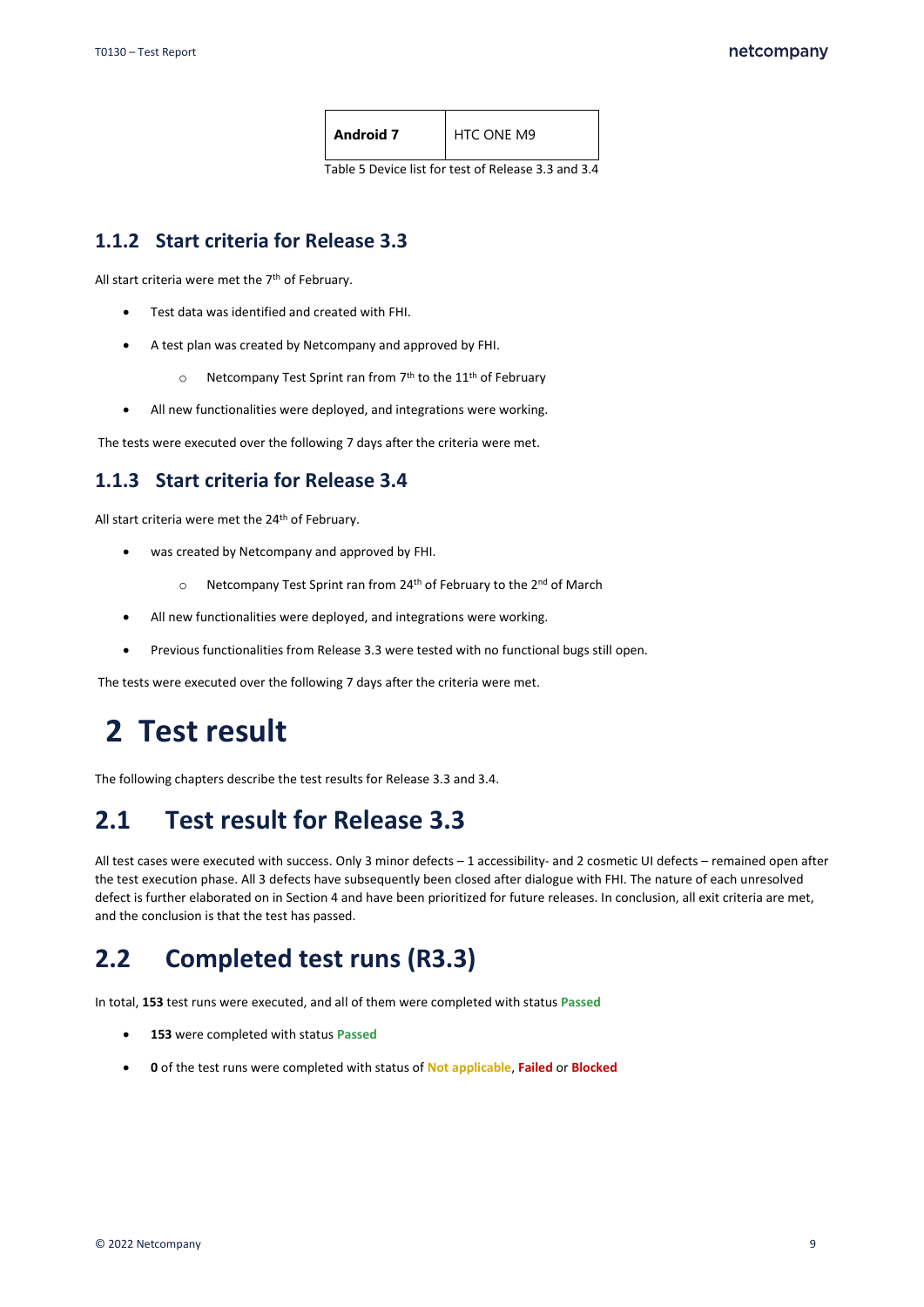

Figure 3 Overview over test suites for Release 3.3

### <span id="page-9-0"></span>**2.3 Test result for Release 3.4**

All test cases were executed with success. Therefore, all exit criteria are met, and the conclusion is that the test has passed.

### <span id="page-9-1"></span>**2.4 Completed test runs (R3.4)**

In total, **121** test runs were executed, and all of them were completed with status **Passed**

- **121** were completed with status **Passed**
- **0** of the test runs were completed with status of **Not applicable**, **Failed** or **Blocked**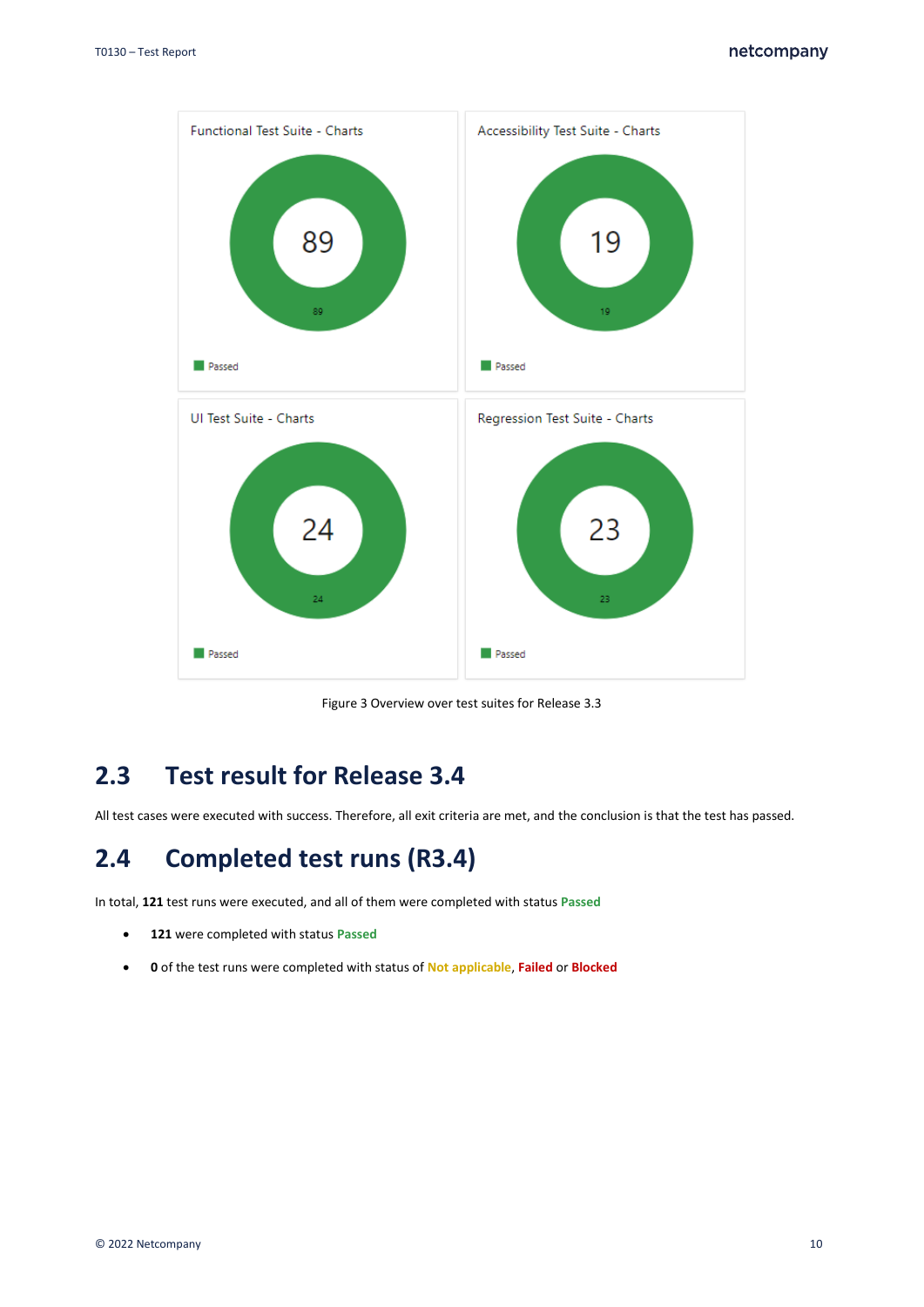

Figure 4 Overview of test cases for Release 3.4

# <span id="page-10-0"></span>**3 Defect statistics**

### <span id="page-10-1"></span>**3.1 Defect statistics (R3.3)**

This section lists the defects found and resolved during the test period. In total, 17 defects were found during the test of release 3.3

14 defects were resolved, and 3 defects are unresolved, although having Cosmetic or Low severity. Furthermore, the unresolved defects all have Netcompany as supplier.

| ID    | Area       | <b>Title</b>                                                                                                                                     | <b>Severity</b> | <b>Status</b> | <b>Condition</b> |
|-------|------------|--------------------------------------------------------------------------------------------------------------------------------------------------|-----------------|---------------|------------------|
| 65584 | Functional | The user returns to "Choose and option screen" instead of Main page                                                                              | $2 - High$      | Done          | Resolved         |
| 65643 | Functional | Not able to log in with MinID on android 12 or 11                                                                                                | $2 - High$      | Done          | Resolved         |
| 65644 | Functional | If the user decides not to put in a date, despite selecting the date<br>option, the flow is aborted, and the user is sent back to the start page | $2 - High$      | Done          | Resolved         |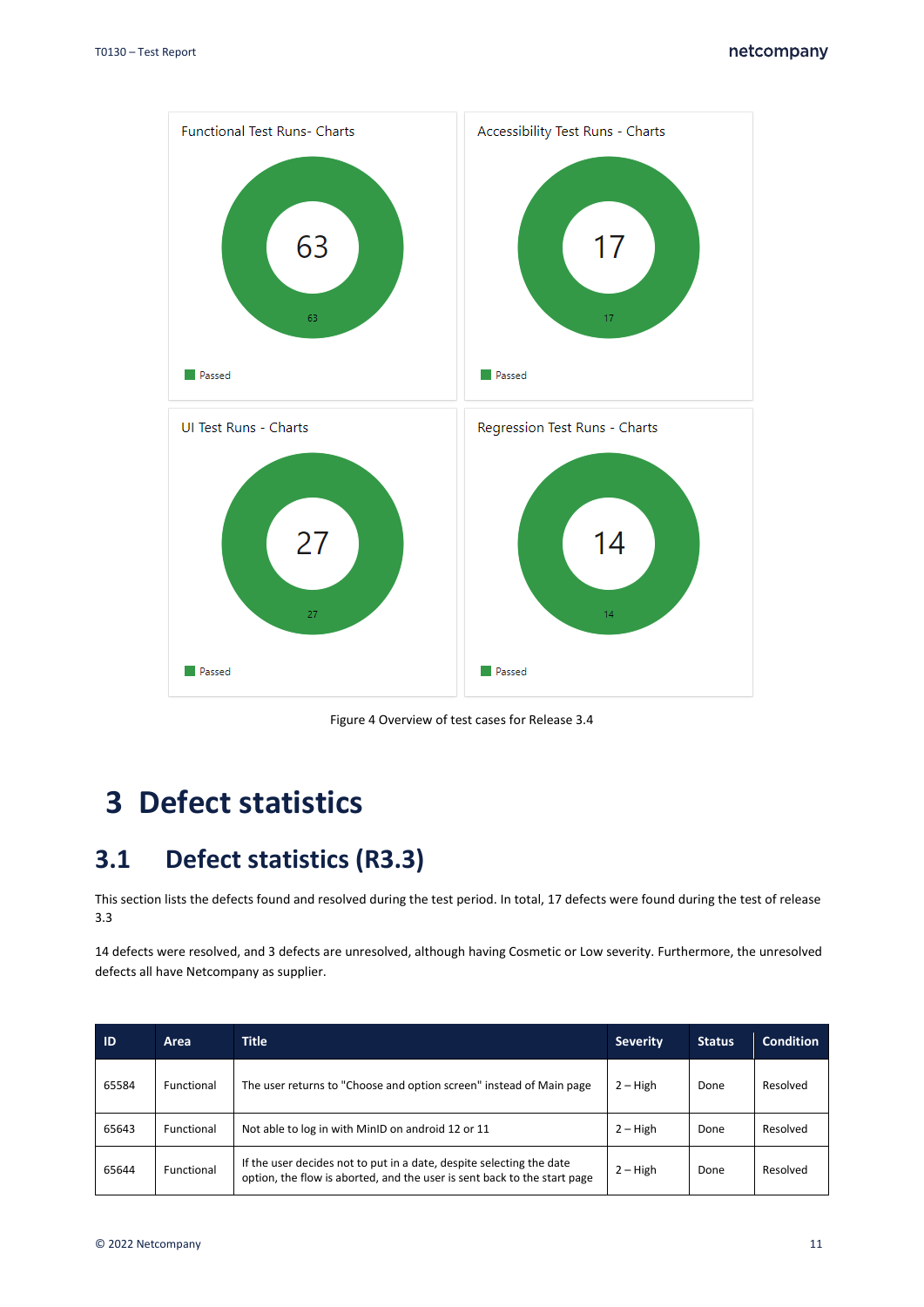| 65686 | UI            | Text on "I want to report infected with self test"-button alligned badly                                                | 3 - Medium            | Done    | Resolved          |
|-------|---------------|-------------------------------------------------------------------------------------------------------------------------|-----------------------|---------|-------------------|
| 65743 | UI            | Teststasjon text is too big for the box                                                                                 | 3 - Medium            | Done    | Resolved          |
| 65744 | UI            | Date is not aligned with box and is missing the calendar symbol                                                         | 5 – Cosmetic          | Removed | Unresolved        |
| 65753 | UI            | The "Jeg ønsker alikevel å melde meg selv smittet" box is not big<br>enough for the page                                | 3 - Medium            | Removed | Resolved          |
| 65765 | Accessibility | Largetext on: Text is outside the button. Button text "Jeg fikk positivt<br>testresultat på test utført på teststasjon" | 3 - Medium            | Done    | Resolved          |
| 65767 | Accessibility | Registration of selftest page. The "X" button is read outloud<br>incorrectly                                            | 3-Medium              | Done    | <b>Unresolved</b> |
| 65773 | Accessibility | Talkbalk: It is not possible to access the exit button on "consent page"<br>after registration of self test.            | 3-Medium              | Removed | Resolved          |
| 65774 | Accessibility | Large text is outside the button text on iphone 5S                                                                      | 5 - Cosmetic          | Done    | Resolved          |
| 65778 | Accessibility | text is outside button Largetext on Iphone 7                                                                            | 3 -Medium             | Done    | Resolved          |
| 65790 | UI            | The text on the "velg ett alternativ for å fortsette" page is too big on<br>iOS 14.4 and 12.5                           | $04 - Low$            | Done    | Resolved          |
| 65804 | UI            | Register selftest button UI is wrong                                                                                    | 3 - Medium            | Done    | Resolved          |
| 65814 | UI            | X button is located on the wrong side in Urdu and Arabic on Android                                                     | $04 - Low$            | Done    | Resolved          |
| 65885 | UI            | Velg ett alternativ in landscape view UI bug                                                                            | 3 - Medium            | Done    | Resolved          |
| 66048 | UI            | Error underage page - urdu text not showing RTL                                                                         | $04 - Low$<br>Removed |         | <b>Unresolved</b> |

### <span id="page-11-0"></span>**3.2 Defect statistics (R3.4)**

This section lists the defects found and resolved during the test period. In total, 5 defects were found during the test of release 3.4

All 5 defects were resolved, and no defects are unresolved.

| ID    | Area       | <b>Title</b>                                             | <b>Severity</b> | <b>Status</b> | <b>Condition</b> |
|-------|------------|----------------------------------------------------------|-----------------|---------------|------------------|
| 66336 | UI         | Front page leaves room for banner, when banner not shown | 3 – Medium      | Done          | Resolved         |
| 66343 | UI         | Tingrinja banner is in English                           | $4 - Low$       | Done          | Resolved         |
| 66346 | Functional | Banner link is not clickable                             | 2 - High        | Done          | Resolved         |
| 66413 | Functional | Reporting infected is not available                      | 2 - High        | Done          | Resolved         |
| 66475 | UI         | Text is outside of box                                   | $4 - Low$       | Done          | Resolved         |